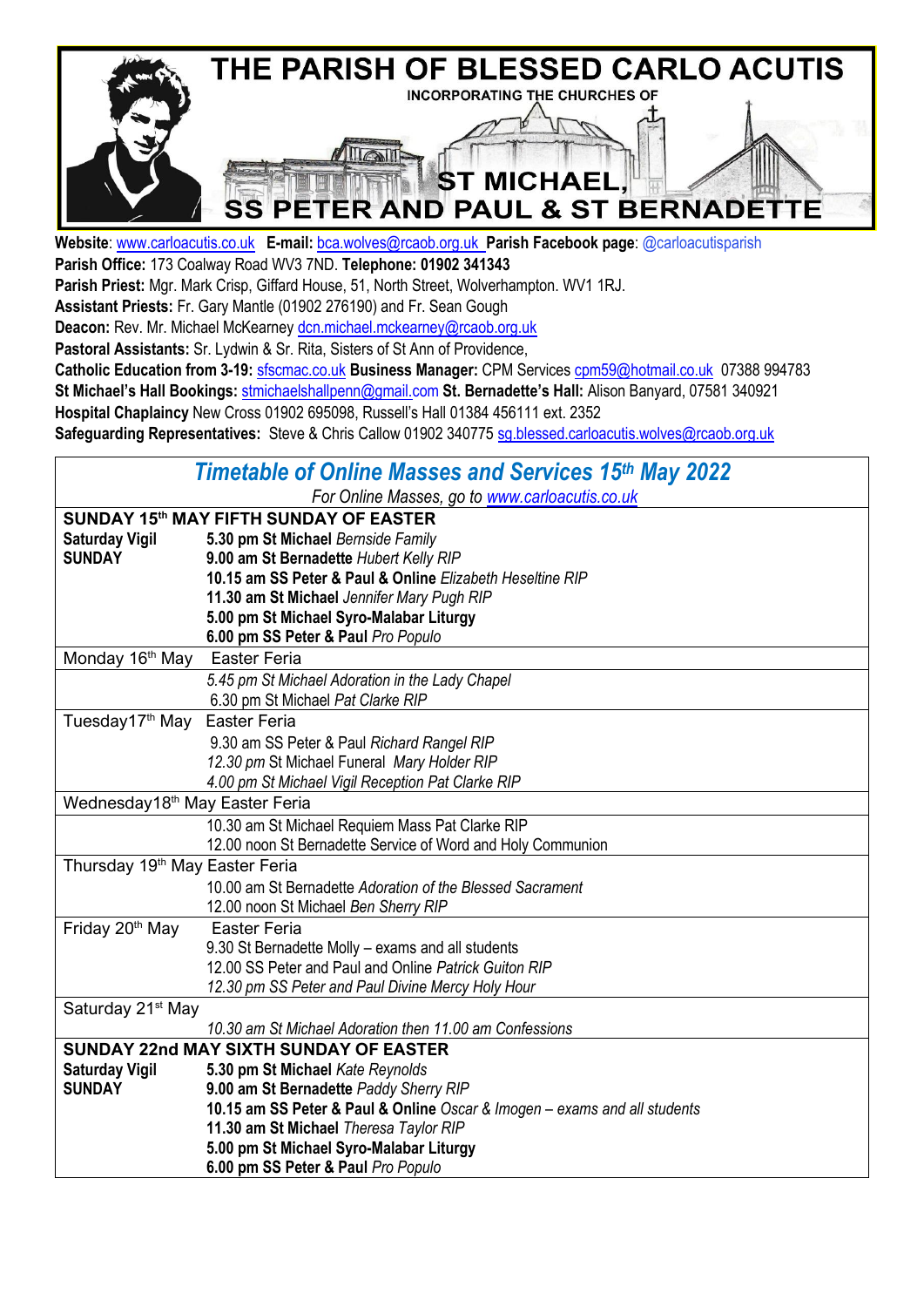### *RETURNING TO MASS AT PENTECOST: AN INVITATION FROM THE BISHOPS OF ENGLAND AND WALES*

*This is the bread come down from heaven (John 6:58)*

A beautiful hallmark of the Catholic faith is the profound desire to participate in the Holy Mass and share in the Eucharist. We do so with deep gratitude and joy. The Eucharist gives the Church her identity - "The Eucharist makes the Church, and the Church makes the Eucharist." It enables us to worship Almighty God, to support each other on our journey of faith, and to be a visible sign of faith in the world. This hallmark is supported and strengthened by the precept that our fundamental Christian duty is to worship God by participating in the celebration of Mass. Attending Mass on Sundays and Holy Days is the greatest of all privileges, sometimes referred to as "the Sunday Obligation."

Since the beginning of the Covid pandemic, until the present time, we have shared with you our judgment that the situation of the last two years has meant that the Sunday Obligation has been impeded and has needed to be fulfilled in other ways. We thank God that this situation has now changed. The pressing challenges of the pandemic have lessened significantly. Most people have resumed the wide range of normal activities, no longer restricted by the previous Covid measures. We therefore believe that the reasons which have prevented Catholics from attending Mass on Sundays and Holy Days of Obligation no longer apply.

We understand there will still be some members of our congregations who, for reasons of health, do not feel safe enough to return to Mass. It has always been the understanding of the Church that when the freedom of any Catholic to attend Mass in person is impeded for a serious reason, because of situations such as ill health, care for the sick or legitimate fear, this is not a breach of the Sunday Obligation.

Our Catholic people and parishes have benefitted during these difficult times from the online streaming of Mass and other services. "Virtual viewing" of Mass online does not fulfil the Sunday Obligation. It may, however, be a source of continual spiritual comfort to those who cannot attend Mass in person, for example those who are elderly and sick, for whom the obligation does not apply. In this context, we recognise gratefully the ministry of those who administer Holy Communion to the elderly, sick and housebound.

We are grateful to our clergy, religious and lay faithful who have served our parishes, schools and communities with dedication and distinction throughout this pandemic. Now we look forward with renewed faith and confidence.

In the Holy Sacrifice of the Mass, the Lord's Supper, the Lord Jesus entrusted to us the precious gift of Himself. With humility, we glory in being a Eucharistic people for whom attendance at Mass is essential. Looking forward to the forthcoming feast of Pentecost, we now invite all Catholics who have not yet done so to return to attending Mass in person.

As the Church needs the witness of the presence of each person, so too each believer needs to journey in faith and worship with their fellow disciples. Nourished by our encounter with the Risen Lord Jesus, fed with His Word and His Body and Blood in Holy Communion, and supported by the presence of each other, we receive strength week by week, to serve the Lord and glorify Him with our lives.

*Approved by the Plenary Assembly of the Bishops' Conference Friday 6th May 202*

## *Parish News and Activities*

**NEW PRAYER GROUP at SS Peter & Paul** The *"Divine Light Prayer Group"* meets every Sunday after 10:15am Mass. Come along and join us in our Praise and Worship. All Welcome.

**EASTER TREE MEDITATION:** Please do visit the meditation on the Paschal Candle, prepared by some of our young people. It will be in St Michael's across Eastertide to celebrate and encourage: Laudato Si'.

**COLLECTION FOR FR GARY** There are envelopes available in each church for you to make a donation to Fr Gary for his leaving gift. We will be having a leaving do for him after he gets back from his trip visiting family in Australia.

**CONCERT FOR UKRAINE** - The final grand total raised by this event was £2200. The money will be sent to Caritas which is the Catholic organisation working to support the people of Ukraine. The social committee would like to thank everyone who supported this worthwhile cause.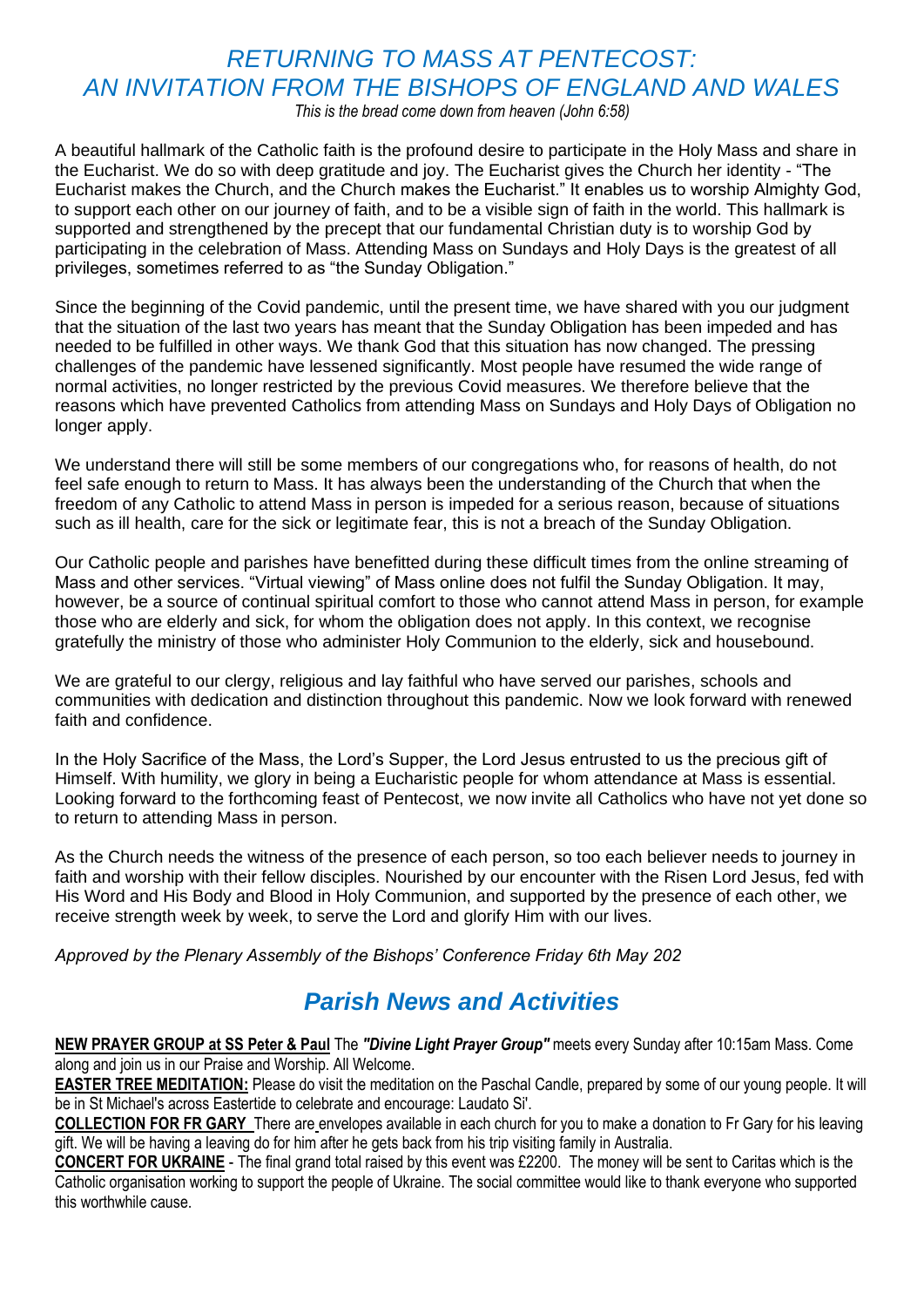**CRAFT FAYRE FOR UKRAINE** St. Michael's Church hall, Saturday 14th May. 1pm – 4pm

Local crafters and businesses, pot plants and flowers plus cafe and raffle. Free entry.Further info or to book a table: Sarah 07948963325[. sarahandrews1970@yahoo.co.uk](mailto:sarahandrews1970@yahoo.co.uk)

*Donations of cakes, biscuits, scones, etc gratefully received for the 'Cafe'.Please bring to the hall from 11am onwards on the day.* With our thanks - Catholic Women's League team

**QUEEN's PLATINUM JUBILEE CHARITY AFTERNOON TEA & WULFRUNA LADIES CHOIR** (songs from 7 decades)Sunday 5th June 2pm-5pm. St Michael's Church hall. Adults £10 Children £2Tickets available at weekend masses from Catholic Women's League. Info: Sarah 07948963325. [sarahandrews1970@yahoo.co.uk](mailto:sarahandrews1970@yahoo.co.uk) (Donations/pledges of cakes, scones, sandwiches most gratefully received).

**SVP GET TOGETHERS IN MAY -** please make a note in your diary of the following dates for our SVP tea/coffee social meetings this month. May 25th at 11.00am at St Michaels Hall and May 26th at 11.00am at St Bernadette's Hall. Everyone is welcome, please come along and enjoy a chat with refreshments .

**CONGRATULATIONS TO THE SISTERS OF OUR CARMERLITE MONASTERY** who on Monday 6<sup>th</sup> June are celebrating 100 years since their foundation in Wolverhampton in 1922. We are so blessed to have their presence in our parish and we wish them every blessing in their most special vocation of prayer and intercession.

THY KINGDOM COME The novena of prayer between Ascension and Pentecost (May 26<sup>th</sup> – June 5<sup>th)</sup> is a traditional time for us to pray to be renewed in the Holy Spirit. In recent years, Catholics and Christians of different denominations have been working together to produce prayer resources for this great novena. For more information, see https://www.thykingdomcome.global

**SUNDAY TEAS & COFFEES AT ST MICHAEL'S** Volunteers needed to help set up then serve the refreshments, please. All proceeds to charity. Contact Sarah 07948 963325. Emai[l sarahandrews1970@yahoo.co.uk](mailto:sarahandrews1970@yahoo.co.uk) to join our lovely team of helpers. **SAFEGUARDING NOTICE** In line with Diocesan safeguarding regulations, children of primary school age must be accompanied by an adult if they need to leave the church to use the toilets during Mass or other Church services. Thank you for your help in keeping our children safe.

**SAFE ZONE AT ST MICHAEL'S CHURCH** Please note that we are still leaving the aisle of benches next to the font as a social distance area for parishioners who are more vulnerable to the effects of coronavirus. Many thanks.

## *Synodal Path Meeting and the Parish Pastoral Council*

At the *Parish Pastoral Council* we were keen that the work of the Synodal Path should continue beyond sending in the report to the diocese. For this reason, we had the special open parish meeting last Saturday 7<sup>th</sup> May. From the comments that were made by parishioners in the Parish Report, we highlighted eight areas of parish life where we believe we can move forward:

- 1. Participation and Outreach
- 2. Access and Communication
- 3. Young People
- 4. Families
- 5. Learning about our faith
- 6. A place for all
- 7. Support for the poor and marginalised
- 8. Parish Liturgy and Music

Next week there will be a full report of the meeting and also a reminder of the purpose of the Parish Pastoral Council and how it can support the three church communities in our parish.

# *Mission and Outreach*

**SPECIAL SECOND COLLECTION TO AID UKRAINIAN REFUGEES** The Archbishop has asked for a special collection this weekend so that Fr Hudson's Society can set up a restricted fund to finance the following:

**•** To recruit a worker for up to 6 months who will support the host and refugee families, particularly with the complex Visa and matching process, and then afterwards staying in touch with them and ensuring that they get the full support that they are supposed to get from the local Council and other statutory agencies. Also helping with any of the issues that will undoubtedly arise in such an emotional and complex time. Father Hudson's would seek to recruit a worker who can speak Ukrainian and/or Russian.

• It is also clear that some families and individuals who arrive will need destitution support and some of this collection will be used as a crisis fund for this where necessary.

• Some existing Catholic Ukrainian communities in the Archdiocese may also request some of this funding to enable their work of welcome to thrive.

#### **'FUND-RAISING FILM FOR INTERFAITH WOLVERHAMPTON AND WOLVERHAMPTON CITY OF SANCTUARY'**

An Oscar-winning film – The Shape of Water – will be screened at the Lighthouse on Tuesday May 24th , with proceeds shared equally between Wolverhampton City of Sanctuary and Interfaith Wolverhampton. Erik Pearse will be selling tickets (£12) after Mass at SS Peter & Paul or you can contact him to order tickets on 01902-750440.'